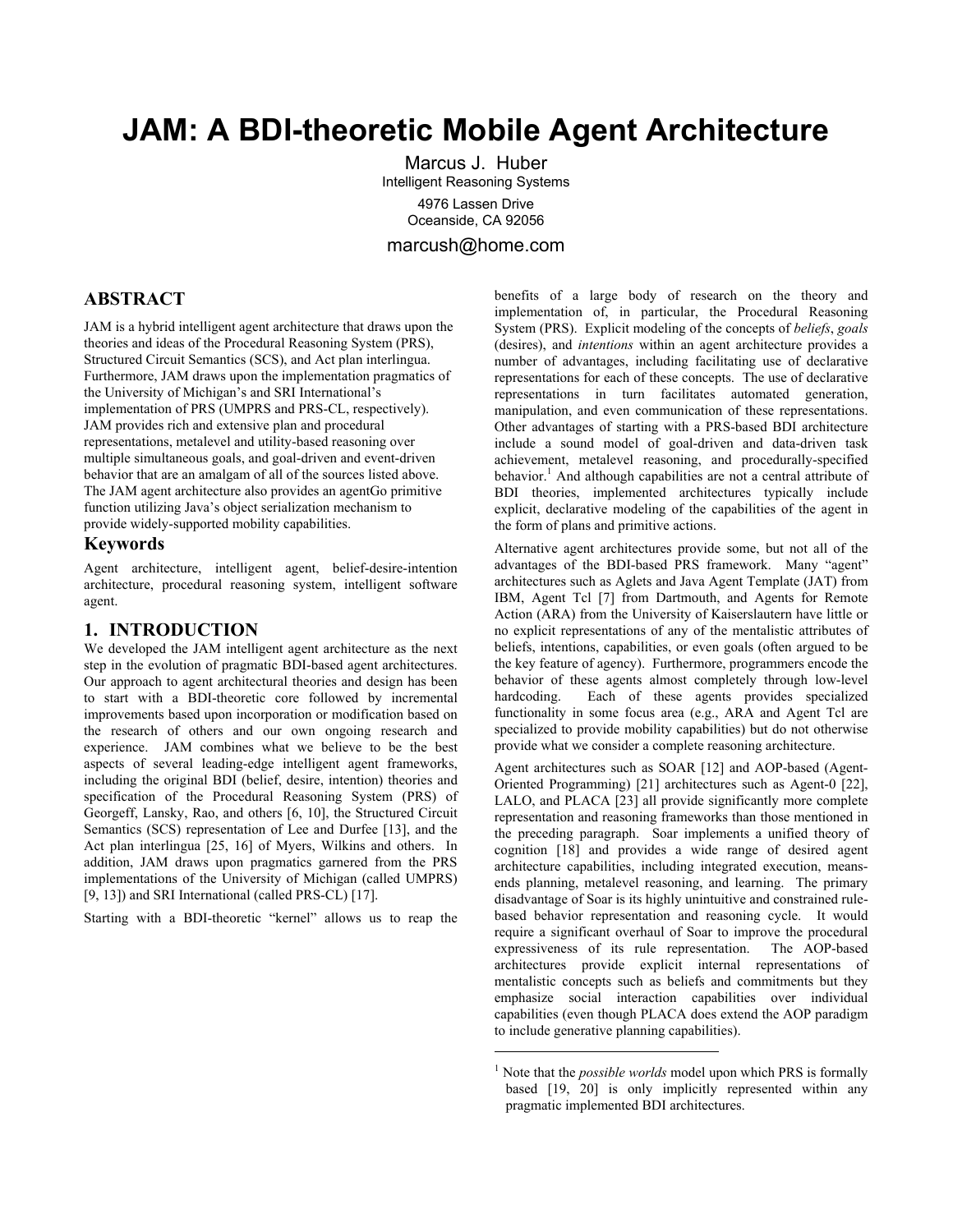In addition to these primarily monolithic agent architectures are a number of multi-level agent architectures such as TouringMachines [3], Atlantis [5], and InteRRap [15]. Agent architectures of this style vary widely in their theoretical foundation, internal representations, architectural components, and particular emphasis on specific representational or behavioral issues or application domain. One common problem with multilayer architectures is that they require a specialized programming language for each layer (e.g., reactive layer language, scheduling layer language, planning layer language, coordination layer language). None of these architectures provides as mature or cohesive a theoretical basis as that provided by the BDI theories and PRS specification. Both the BDI theories and PRS specification have their limitations too, of course, but we believe they provide a much stronger starting point.

Our research began with the development of UMPRS starting in 1992 to provide us with a well-founded means of encoding behavior for mobile robots [13] for performing mobile robot research and since has been used for a number of additional application areas [2, 8, 11, 24]. UMPRS implements a majority of the representational and behavioral concepts found in the original PRS specification and was extended to provide a superior, more structured procedural representation. UMPRS lacks a strong architectural conceptualization of goals (not suffered by PRS or PRS-CL) however, and lacks some significant procedural constructs (e.g., parallel execution) and goal types (e.g., homeostatic goals). JAM does not suffer from these shortcomings, and provides strong goal-achievement syntax and semantics with support for homeostatic goals and a much richer, more expressive set of procedural constructs.

The stronger, formalized goal implementation of JAM is motivated by work in progress on extensions to support generative planning capabilities within the JAM architecture and originate in the original PRS specification and the large body of classic AI planning research. Procedural extensions were garnered from the Structured Circuit Semantics (SCS) representation [14] and the Act plan interlingua [16, 25]. Functional improvements such as agent mobility are founded in the research from the Dartmouth and IBM mobile agent research efforts described earlier.

JAM has already been used in a number of projects including Johns Hopkins University's Applied Physics Laboratory and Orincon Corporation. JHU/APL implemented a JAM agent as a plan execution monitoring agent for robotic navigation and also for chemical weapons attack detection and recovery advice. Orincon Corporation is extending its Agent Workbench toolkit to build JAM agents in addition to UMPRS agents.

In the remainder of the paper, we describe the JAM architectural components, representations, and salient functionality and future work.

#### **2. JAM**

Each JAM agent is composed of five primary components: a *world model*, a *plan library*, an *interpreter*, an *intention structure*, and an *observer*. We illustrate this in Figure 1. The world model is a database that represents the beliefs of the agent. The plan library is a collection of plans that the agent can use to achieve its goals. The interpreter is the agent's "brains" that reason about what the agent should do and when and how to do it. The

intention structure is an internal model of the agent's current goals and keeps track of the commitment to, and progress on, accomplishment of those goals. The observer is a user-specified lightweight declarative procedure that the agent interleaves between plan steps (in addition to the reasoning performed by the JAM interpreter) in order to perform functionality outside of the scope of JAM's normal goal/plan-based reasoning (e.g., to buffer incoming messages).

The JAM execution semantics and behavior is a combination of that of UMPRS and SCS. Changes to the world model or posting of new goals triggers reasoning to search for plans that might be applied to the current situation. The JAM interpreter selects one plan from this list of applicable plans based on either metalevel reasoning or maximum utility, *intends* it (i.e., commits itself to execution of the instantiated plan), and executes the first intention found with the highest utility (i.e., as if there was an SCS DO\_BEST over all top-level goals). The remainder of this section discusses each of the major components of JAM in as much detail as space permits.<sup>[2](#page-1-0)</sup>

# **2.1 INTERPRETER**



Figure 1. The JAM intelligent agent architecture.

The JAM interpreter is responsible for selecting and executing plans based upon the intentions, plans, goals, and beliefs about the current situation. Associated with the interpreter is the *intention structure*, a run-time stack (stacked based upon subgoaling) of goals with and without instantiated plans. A JAM agent may have a possibly large number of alternative plans for accomplishing any single goal and the JAM interpreter reasons about all of the alternatives combinations of plans, goals, and variable bindings (based on goal arguments and beliefs) before selecting the best alternative given the particular situation. The JAM interpreter's top-level loop is shown in Figure 2.

The agent checks all the plans that can be applied to a goal to make sure they are relevant to the current situation. Those plans

 $\overline{a}$ 

<span id="page-1-0"></span><sup>2</sup> Complete details on JAM can be found at http://members.home.net/marcush/IRS/Jam/jam-man.doc.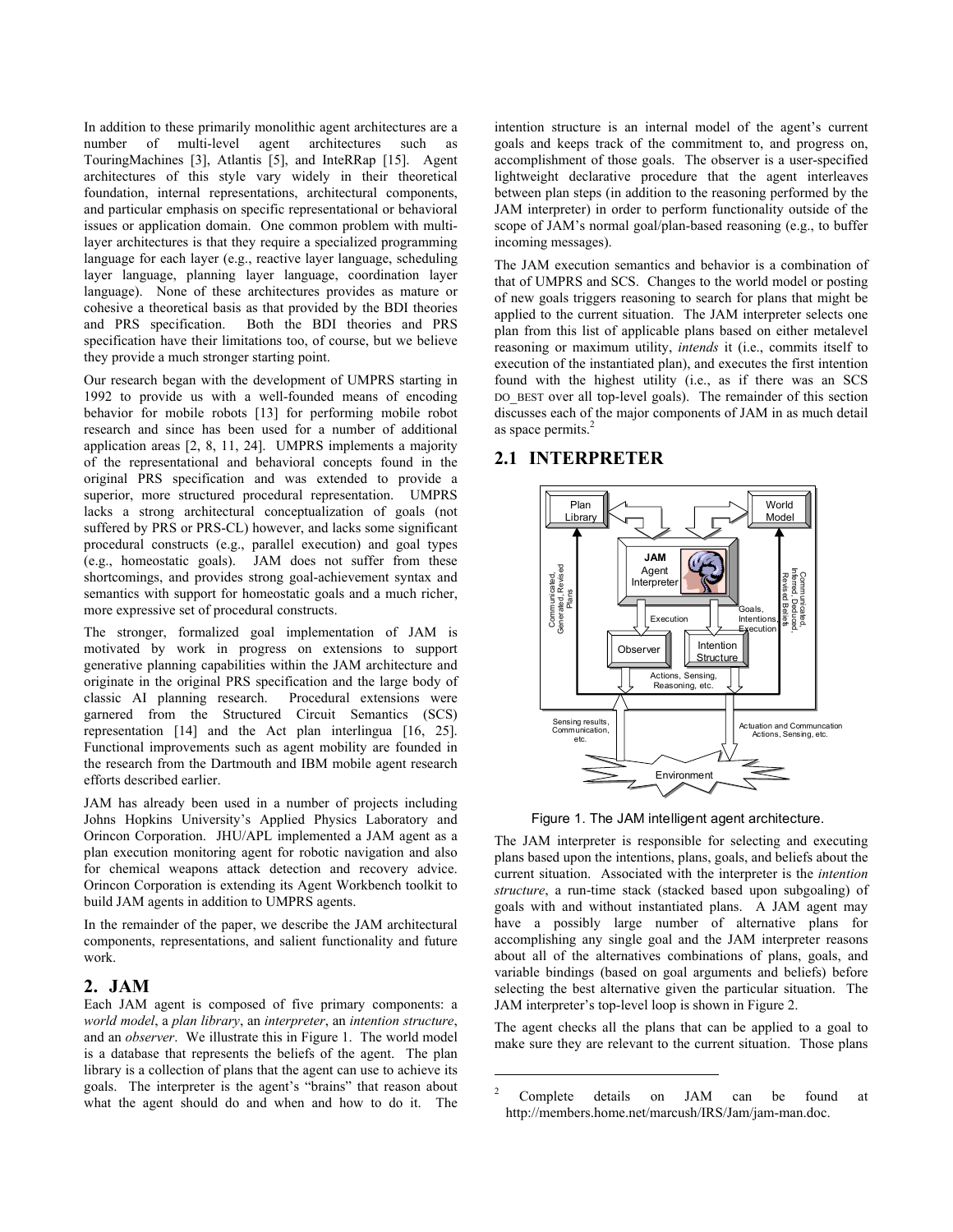that are applicable are collected into what is called the Applicable Plan List (or APL). A utility value is determined for each instantiated plan in the APL and, if no metalevel plans are available to select between the APL elements, the JAM interpreter selects the highest utility instantiated plan (called an *intention*) and *intends* it to the goal. Note that neither the original PRS specification nor prior PRS-based implementations (such as PRC-CL) supports utility-based reasoning. Also, in contrast to the JAM interpreter, the UMPRS interpreter does not actually intend

```
public int run() { 
   // loop forever until agent completes all of its goals 
   while (true) { // outer, infinite loop 
    // execute the Observer procedure 
    returnValue = intentionStructure.executePlan(observer); 
   metaLevel = 0;
    while (true) { // metalevel loop 
      // generate an Applicable Plan List (APL) if necessary
      apl = new APL(planLibrary, worldModel, 
                       intentionStructure, metaLevel); 
      // If the new or previous APL is not empty then add 
      // entry to the World Model to trigger the next level of 
      // reasoning. 
     if (apl.getSize() != 0)
       worldModel().assert("APL", metalevel, apl, aplSize); 
      // If this APL is empty then no new level of reasoning 
     if (apl.getSize() == 0) {
       if ((intentionStructure.allGoalsDone())) 
        return 0; 
       // If the previous APL was empty then execute 
       // something in the intention structure, otherwise 
       // select something from the previous APL, intend it, 
       // and then run something in the intention structure. 
      if (last ap = null || last apl.getSize() = 0) {
        intentionStructure.run(); 
        break; 
       } 
       else { 
       selectedElement = last apl.getHighestRandomUtility();
        intentionStructure.intend(selectedElement); 
        intentionStructure.run(); 
       last ap1 = null; break; 
       } 
\rightarrow else { 
      last ap = apl;
       metaLevel++; 
      } 
     } // Inner, metalevel loop
```
 // Clear the World Model of APL elements. getWorldModel().retract("APL");

} // Outer infinite loop

}

Figure 2. The JAM agent's main interpreter loop.

an intention if a new intention does not have a utility higher than

all of the intentions already on the agent's intention structure. Continuing with JAM's interpreter behavior, if the goal with the new intention has the highest utility among all goals with intentions, then the new goal's plan is executed. Otherwise, a previous intention still has a higher utility and the interpreter executes that intention's plan.

If generation of an APL results in one or more entries, the agent possibly enters into *metalevel* reasoning. That is, it reasons about how to decide which of the APL elements to intend to its intention structure. The agent may have multiple ways (i.e., applicable metalevel plans) of performing this decision-making, so that metalevel reasoning about its metalevel reasoning may ensue. Metalevel reasoning ends when the interpreter no longer generates a non-null APL, indicating that the agent has no higher metalevel means for deciding between alternatives. The JAM distribution comes with a number of implemented primitive actions to facilitate metalevel reasoning. These include primitives for selecting an intention from an APL, finding the goal currently being pursued, finding the plan currently being executed, extracting a plan's attributes and attribute values, and intending an intention onto the Intention Structure.

# **2.2 GOALS**

A JAM agent's top-down behavior is motivated by specifying toplevel goals. Goals can be given to the agent in a text form with the following syntax:

```
goal_type goal_name parameter1 ... parameterN
                    <:UTILITY expression>;
```
The goal type is one of: ACHIEVE, PERFORM, and MAINTAIN. The goal name is a label identifying the goal relation, and the parameters are the goal relation's arguments. The :UTILITY keyword and expression are optional and provide an opportunity to specify either a fixed numeric value (which then cannot be regarded strictly as a utility but we permit such use) or an arbitrarily complex utility calculation (perhaps involving probabilistic information). As we will describe in more detail later, the goal's utility is combined with the utility of an instantiated plan to calculate the total utility of the intention. A JAM agent will dynamically switch between alternative goals as the intention utilities change so that it is always pursuing the highest utility intention. In the sense that JAM agents are utility maximizing, the JAM architecture results in strictly rational agents.

One or more top-level goals are initially given to the agent at agent invocation. The text specification for top-level goals are specified by using the keyword "GOALS:" and then a list of goal specifications in the form specified above. An example top-level goal specification for a robotic agent that wanders around a building's lobby greeting guests might look like:

GOALS:

PERFORM wander\_lobby; ACHIEVE initialize :UTILITY 300; MAINTAIN charge level "20%"; MAINTAIN safe\_distance\_from\_obstacles 50.0;

This list of goals can be augmented during execution through communication with other agents, generated from internal reasoning on the part of the agent, or by many other means.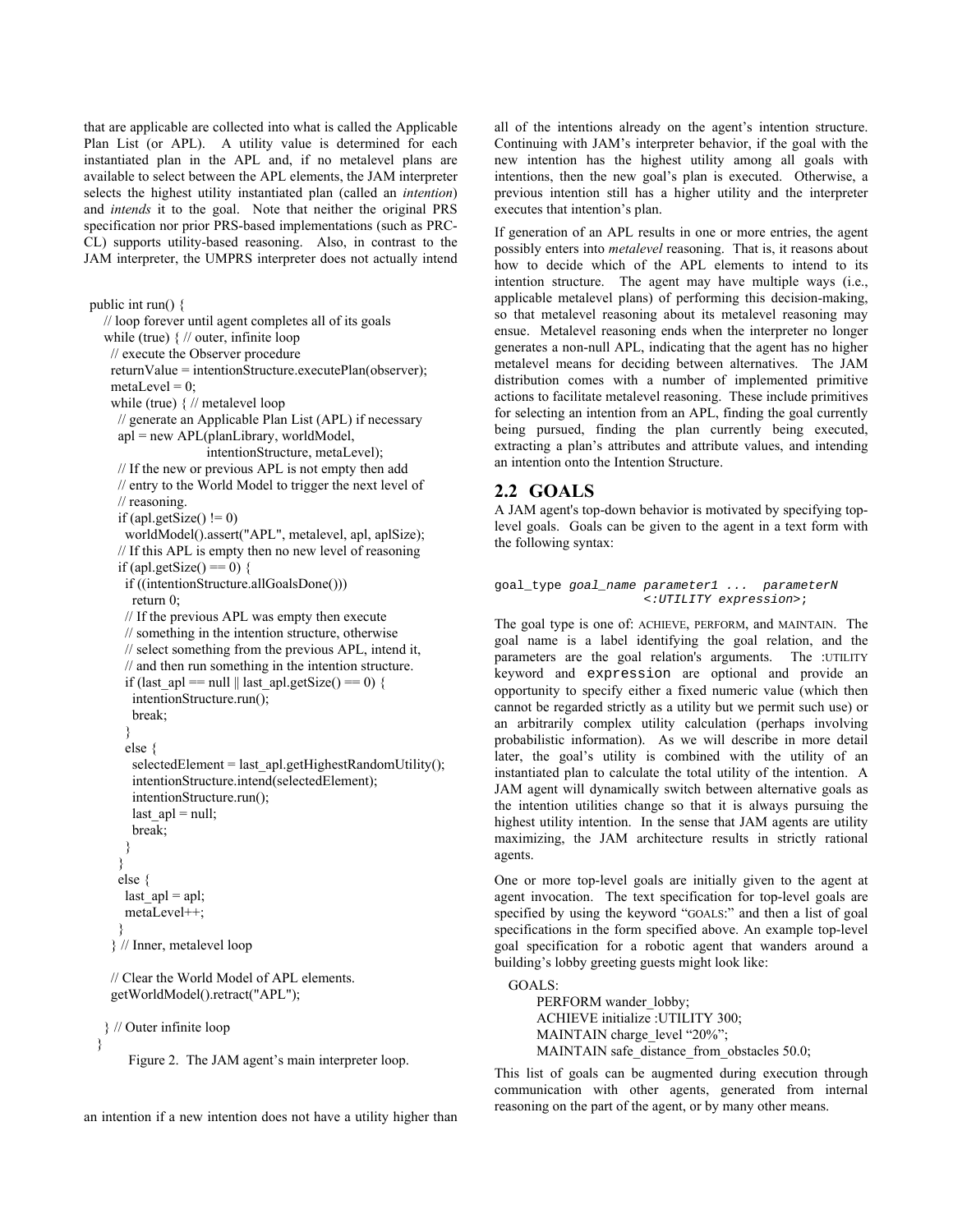Top level goals are *persistent*. That is, they are pursued until they are satisfied by successful plan execution or opportunistically by some other means, such as another agent, or are removed explicitly within a plan (perhaps because the agent believes it is no longer capable of achieving the goal). If a plan for a top-level goal fails, the agent removes its commitment to that goal by removing its intention, but leaves the goal on the intention structure for later attempts at achieving the goal. With this operationalization of top-level goals, agents have a level of commitment to all top-level goals and an especially strong level of commitment to goals that have intentions associated with them (which is consistent with, for example [1] and formal BDI definitions). A further difference between subgoals and top-level goals is that subgoals are *not* persistent by default. If a plan fails for a subgoal, the interpreter considers the subgoaling action to have failed (just as if it were any other type of plan action).

JAM supports a number of different types of goals, ACHIEVE, PERFORM, and MAINTAIN, each with distinct semantics. An ACHIEVE goal specifies that the agent desires to achieve a goal state and is the goal type typically associated with BDI architectures and generative planning systems. For ACHIEVE goals, the JAM interpreter checks to see whether the goal has already been accomplished before generating an APL. If the goal has been accomplished, the agent does not actually establish a top-level goal or subgoal. JAM agents continually monitors for goal achievement. Typically, the plan selected for the subgoal will be the means by which the subgoal is accomplished. However, if the agent detects opportunistic accomplishment of the goal, perhaps by another agent, it will consider the subgoal action successful and discontinue execution of the plan. Finally, a world model entry indicating that the goal has been achieved is asserted if the plan selected for accomplishment of the ACHIEVE subgoal completes successfully. The world model entry that is asserted is the goal specification for the goal just achieved.

A PERFORM goal specifies the agent desires to perform some behavior. This semantics is an extension not found in typical BDI architectures and indicates that the agent is *not* interested in achieving a goal, per se, but merely to exhibit a particular behavior. PERFORM goals differ from ACHIEVE goals in several important aspects. The agent does not check to see whether the goal has already been accomplished before selecting plans to perform the behavior. The agent does not monitor for goal achievement during plan execution and will execute the intended plan until the plan succeeds or fails. Finally, an assertion to the world model entry that the goal has been achieved is only performed if the plan that was executed has an ACHIEVE goal specification and it completes successfully.

A MAINTAIN goal indicates that the specified goal must be reattained if it ever becomes unsatisfied. A MAINTAIN goal is similar to an ACHIEVE goal except that a MAINTAIN goal is never removed from the agent's goal list automatically (i.e., it is a *homeostatic* goal). A MAINTAIN goal can be removed from the agent's intention structure only by the agent explicitly removing it.

# **2.3 PLANS**

A JAM plan defines a procedural specification for accomplishing a goal, reacting to an event, or performing behavior. JAM agents are therefore capable of both goal-driven and data-driven behavior. The basic structure of a JAM plan is shown in Figure 3.

Optional plan fields are surrounded with the "<" and ">" symbols.<sup>[3](#page-3-0)</sup> One or more plans are initially given to the agent at agent invocation. The text specification for plans are specified by using the keyword "PLANS:" and then a list of plan specifications in the form specified below. This list of plans can be augmented during execution through communication with other agents, generated from internal reasoning on the part of the agent, or by many other means.

A plan's applicability is limited to either a particular goal or a data-driven conclusion. Each plan may be further constrained to a particular *precondition,* conditions that must hold before starting execution of the plan, and *context,* conditions that must hold both before and during execution of the plan. This semantic differentiation of runtime and pre-runtime conditions provides more flexibility to an agent programmer than does the context semantics found in the PRS or Act specifications.

The procedure to use to accomplish the goal is given in the plan's

| PLAN: {                                                |
|--------------------------------------------------------|
| GOAL: [goal specification]                             |
| or                                                     |
| CONCLUDE: [world model relation]                       |
| NAME: [string]                                         |
| BODY: [procedure]                                      |
| <documentation: [string]=""></documentation:>          |
| <precondition: [expression]=""></precondition:>        |
| <context: [expression]=""></context:>                  |
| <utility: [numeric="" expression]=""></utility:>       |
| <failure: [non-subgoaling="" procedure]=""></failure:> |
| <effects: [non-subgoaling="" procedure]=""></effects:> |
| <attributes: [string]=""></attributes:>                |
|                                                        |

#### Figure 3. Anatomy of a JAM agent plan.

procedural *body*, which can contain simple actions (e.g., execute a user-defined primitive function) and complex structured constructs (e.g., iteration and equivalents to if-then-else). JAM (and UMPRS) use structured programming constructs in contrast with previous instantiations of PRS (e.g., PRS-CL), that allow unstructured procedures (i.e., procedures with the equivalent of "goto" actions.), which we believe to represent a significant improvement for agent programmers.

Each plan may include an explicitly or implicitly defined *utility* calculation, which is used to influence selection of certain procedures over others through the default utility-based metalevel reasoning mechanism of JAM. The utility calculation can be a fixed value or an arbitrarily complex calculation involving instantiated variables and possibly

Another optional component is the *effects* field<sup>[4](#page-3-1)</sup>, which is a procedure that the JAM interpreter executes when the plan completes successfully. An agent programmer can use the effects field to perform World Model updating, which would result in behavior similar to the add/delete list in STRIPS plans [4], but

 $\overline{a}$ 

<span id="page-3-0"></span><sup>3</sup> The full BNF grammar for JAM agents can be found at http://member.shome.net/marcush/IRS/Jam/Jam-man.doc.

<span id="page-3-1"></span><sup>&</sup>lt;sup>4</sup> Note that UMPRS plans have a field with the same name but that the semantics of the UMPRS implementation is quite different. UMPRS uses the EFFECTS field in a special simulation mode and does not use it during normal execution.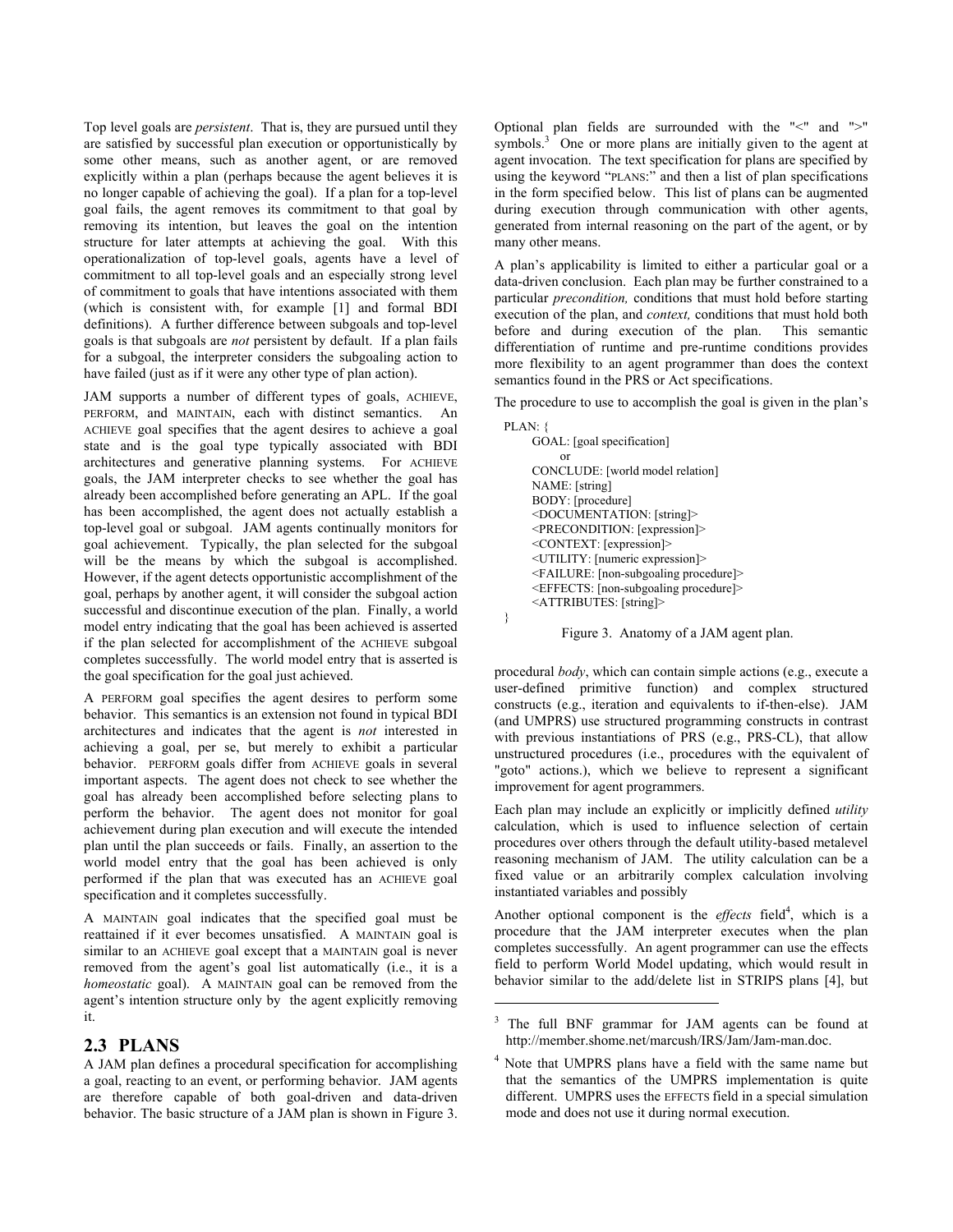can also use it to execute any other procedural construct other than subgoaling.

A procedural specification of what the agent should do when a plan fails can be represented in a plan's optional *failure* section. This is similar to the effects field in that it is a procedure that can contain any JAM plan component except subgoaling. An agent programmer can use the failure section to define "cleanup" code specific to the particular plan.

| Name            | A/C            | Description                                                       |
|-----------------|----------------|-------------------------------------------------------------------|
| <b>ACHIEVE</b>  | A              | Establish goal/subgoal                                            |
| <b>AND</b>      | C              | Do all branches; try in order                                     |
| <b>ASSERT</b>   | A              | Add relation to world model                                       |
| <b>ASSIGN</b>   | A              | Set variable value                                                |
| <b>ATOMIC</b>   | C              | Perform sequence of actions without<br>interruption               |
| DO ALL          | $\mathcal{C}$  | Do all branches in random order                                   |
| DO ANY          | C              | Do one randomly selected branch                                   |
| DO  WHILE       | $\overline{C}$ | Iterate                                                           |
| <b>EXECUTE</b>  | A              | Perform primitive action                                          |
| <b>FACT</b>     | A              | Check world model entries                                         |
| FAIL            | A              | Unconditionally fail                                              |
| LOAD            | A              | Parse JAM input file                                              |
| <b>MAINTAIN</b> | A              | Homeostatic goal                                                  |
| <b>OR</b>       | C              | Do any branch; try in order                                       |
| PARALLEL        | $\overline{C}$ | Execute all branches simultaneously<br>(as permitted by hardware) |
| <b>PERFORM</b>  | A              | Establish behavior goal/subgoal                                   |
| <b>POST</b>     | A              | Add top-level goal                                                |
| <b>QUERY</b>    | A              | Establish goal/subgoal                                            |
| <b>RETRACT</b>  | A              | Remove from world model                                           |
| <b>RETRIEVE</b> | A              | Get values from world model                                       |
| <b>TEST</b>     | A              | Check condition                                                   |
| <b>UNPOST</b>   | $\mathsf{A}$   | Remove goal                                                       |
| <b>UPDATE</b>   | A              | Change world model                                                |
| WAIT            | A              | Wait for condition/goal                                           |
| <b>WHEN</b>     | $\overline{C}$ | Conditional execution                                             |
| <b>WHILE</b>    | $\overline{C}$ | Iterate                                                           |

Table 1. Available plan actions and constructs in JAM. The middle column indicates whether the item is an action (A) or a construct (C).

The optional *attributes* plan field provides a place for a programmer to put information concerning plan characteristics that the agent can reason about during plan execution and metalevel reasoning.

The *name* and *documentation* fields are placeholders for a unique identifier string and explanatory textural documentation that should accompany the plan, respectively.

JAM provides many programming actions and constructs. We define actions to be single-line statements and constructs to be multiple-line statements. We list each of the built-in actions and constructs in Table 1.

JAM provides many standard programming constructs such as iteration (represented by DO … WHILE and WHILE constructs), conditional branching (represented in various specialized forms by OR, AND, DO ALL, DO ANY, and WHEN), and variable value setting (ASSIGN). A JAM agent's beliefs can be changed and checked using ASSERT, FACT, RETRACT, RETRIEVE and UPDATE. JAM provides constructs for true simultaneous parallel activity (PARALLEL) and a synchronizing construct (WAIT). The PARALLEL action provides simultaneous execution of multiple plan branches using separate Java threads while preserving the JAM execution semantics of interleaving action execution with interpreter reasoning (including Observer execution). JAM's WAIT construct causes plan execution to pause until a specified goal is achieved or a specified action returns successfully. Execution of the plan continues "in place", with the agent checking the goal or action every cycle through the interpreter.

PLAN: {

}

behavior and agent mobility.

| NAME: "Plan 1: Gather and process information"            |
|-----------------------------------------------------------|
| GOAL: ACHIEVE information exploited \$user query \$result |
| Srecursed:                                                |
| BODY:                                                     |
| EXECUTE com.irs.jam.primitives.GetHostname.execute        |
| Shostname:                                                |
| EXECUTE print "Currently at " \$hostname "\n";            |
| OR.                                                       |
| If If we are done                                         |
| TEST (querySatisfiedp \$user query \$solution);           |
| EXECUTE print "Done working on query.\n";                 |
| ∤                                                         |
| {// We are not done, so figure out what to do next        |
| EXECUTE determineNextInfoSource \$user query              |
| <b>SnextHostname SnextPort Sresult;</b>                   |
| EXECUTE agentGo \$nextHostname \$nextPort;                |
| EXECUTE gatherAndProcessInfo \$query \$result;            |
| ACHIEVE information exploited \$user query \$result       |
| "true":                                                   |
| };                                                        |
| WHEN : $TEST (=$ $$recussed "false")$                     |
| ∤                                                         |
| agentGo \$hostname \$port;                                |
| };                                                        |

Figure 4. An information gathering plan using goal-directed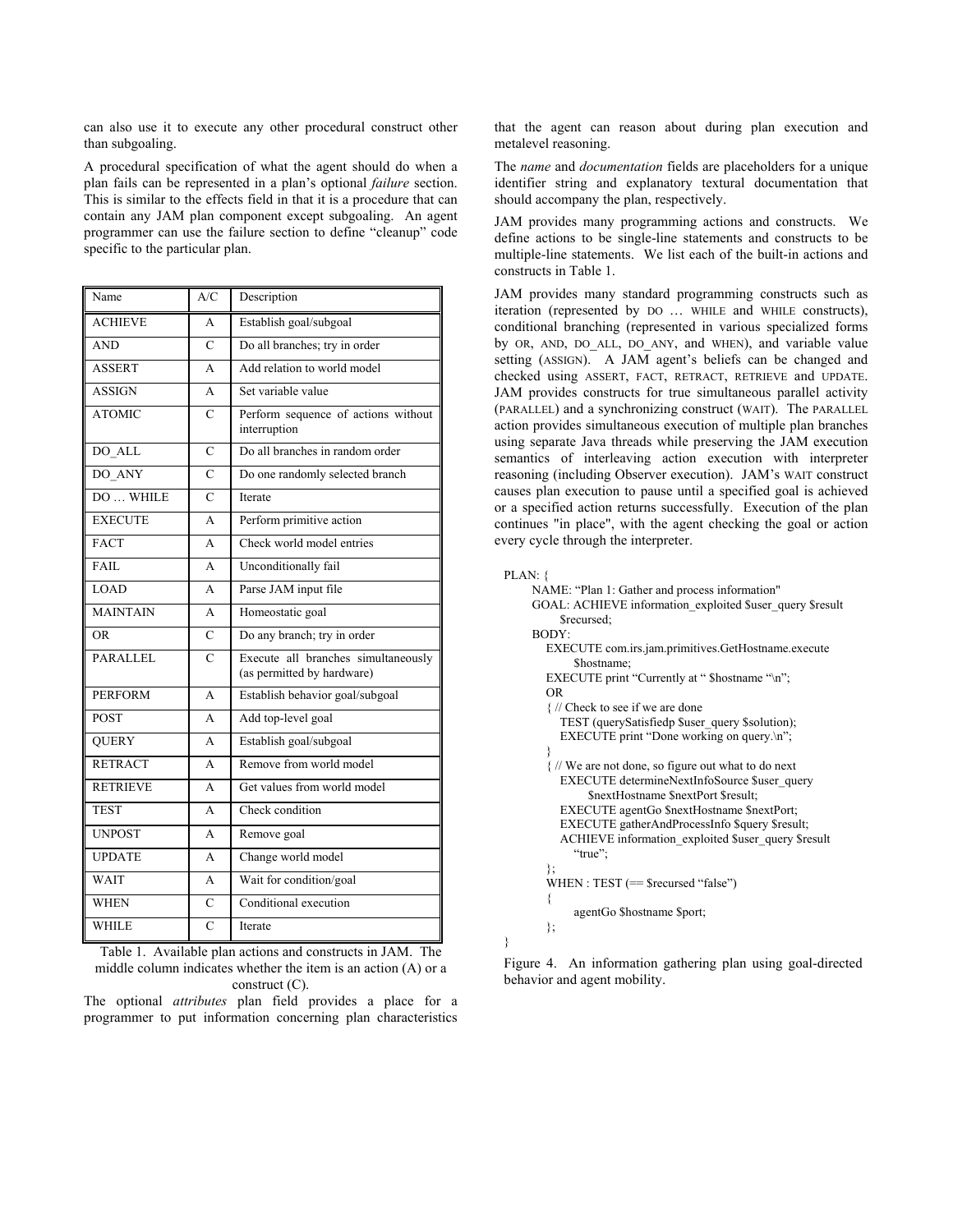We show an example of some simple JAM agent plans in Figure 4 and Figure 5. Figure 4 demonstrates a goal-driven (ACHIEVEment-

```
Plan: {
NAME: "Plan 2:Metalevel reasoning"
DOCUMENTATION: "Perform metalevel reasoning" 
CONCLUDE: APL $LEVEL $APL $APLSIZE; 
CONTEXT: (> $APLSIZE 1); 
BODY: 
  EXECUTE print "In metalevel plan! APL is:\n";
  EXECUTE printAPL $APL; 
  // Find lowest-cost element 
  ASSIGN $COUNT 1; 
  ASSIGN $LOWESTINDEX -1; 
  ASSIGN $LOWESTCOST 999999.0; 
  WHILE : TEST (<= $COUNT $APLSIZE) 
  { 
       EXECUTE getAPLElement $APL $COUNT 
            $APLELEMENT; 
       EXECUTE getAttributeValue $APLELEMENT "Cost" 
            $VALUE; 
       WHEN : TEST (< $VALUE $LOWESTCOST) 
       { 
            EXECUTE print "Found new lowest cost APL
                 Element at #" $COUNT "\n";
            ASSIGN $LOWESTINDEX $COUNT; 
            ASSIGN $LOWESTCOST $VALUE; 
       }; 
       ASSIGN $COUNT (+ $COUNT 1); 
  }; 
  OR 
  { 
       TEST (!= $LOWESTINDEX -1); 
       EXECUTE print "Lowest cost APL Element is #"
            $LOWESTINDEX "\n"; 
       EXECUTE getAPLElement $APL $LOWESTINDEX 
            $APLELEMENT; 
  } 
  { 
  // If no lowest-cost element then pick randomly
  EXECUTE print "No lowest-cost element, picking 
       randomly.\n"; 
  EXECUTE selectRandomAPLElement $APL $APLELEMENT; 
  }; 
  EXECUTE print "Intending APL Element:\n"; 
  EXECUTE printAPLElement $APLELEMENT; 
  EXECUTE intendAPLElement $APLELEMENT; 
EFFECTS: 
  EXECUTE print "In metalevel plan! Retracting WM entry for 
this level.\n"; 
  RETRACT APL $LEVEL; 
  EXECUTE print "In metalevel plan! Retracting WM entry for 
previous level.\n";
  RETRACT APL (- $LEVEL 1); 
FAILURE: 
  EXECUTE print "\n\nMetalevel plan failed!\n\n";
```
}

Figure 5. A data-driven plan for performing metalevel reasoning.

based) plan that employs JAM's mobility functionality. The basic idea of the plan is that a parent plan establishes a subgoal with a user-based query as a parameter and the result is returned by plans achieving that goal. The plan establishes the originating computer host, determines information sources that the agent needs to gather information from, processes the new information, and recurses. When the query is satisfactorily answered, the agent returns to its original computer platform. Figure 5 demonstrates a data-driven plan that performs simple metalevel reasoning and bases its decision on lowest cost. This second plan searches through the plans in the Applicable Plan List (APL) and looks for the plan with the lowest value for "cost" in the plans' ATTRIBUTE field. The lowest-cost plan is intended if there is a single lowest-cost plan, otherwise a plan is randomly selected and intended from the APL.

Agent programmers can augment the functionality provided with JAM by defining primitive functions in native Java code and several access methods to the Java code are provided by the JAM architecture. It is through this augmentation of primitive functions that provide JAM with application-specific (e.g., database interfacing) and "social" abilities (such as interagent communication and collaborative). There are a number of predefined primitive actions included with the JAM agent distribution, including those providing debugging support and agent mobility (which we describe in more detail below).

# **2.4 WORLD MODEL**

The JAM World Model holds the facts that represent the current state of the world as it is known by the agent. Information that might be kept there includes state variables, sensory information, conclusions from deduction or inferencing, modeling information about other agents, etc. Each world model entry is a simple proposition of the form:

```
 relation_name argument1 argument2 ... argumentN;
```
The ordering, semantics, and typing of the arguments is unconstrained and is determined by the agent programmer. World model relation's arguments are currently limited to the following types: strings, floating point numbers, integer numbers, and native Java objects. Specification of an agent's initial world model consists of creating a text file containing the keyword "FACTS:" followed by the list of world model relations. The agent parses the initial world model specification before execution begins and can make assertions, retractions, and modification dynamically within plans. We show an example of an agent's initial World Model below in Figure 6.

```
FACTS: 
     FACT ON "Block5" "Block4"; 
     FACT ON "Block4" "Block3"; 
     FACT ON "Block1" "Block2"; 
     FACT ON "Block2" "Table"; 
     FACT ON "Block3" "Table";
     FACT CLEAR "Block1"; 
     FACT CLEAR "Block5"; 
     FACT CLEAR "Table"; 
     FACT initialized "False";
```
Figure 6. Example World Model for a blocks-world domain.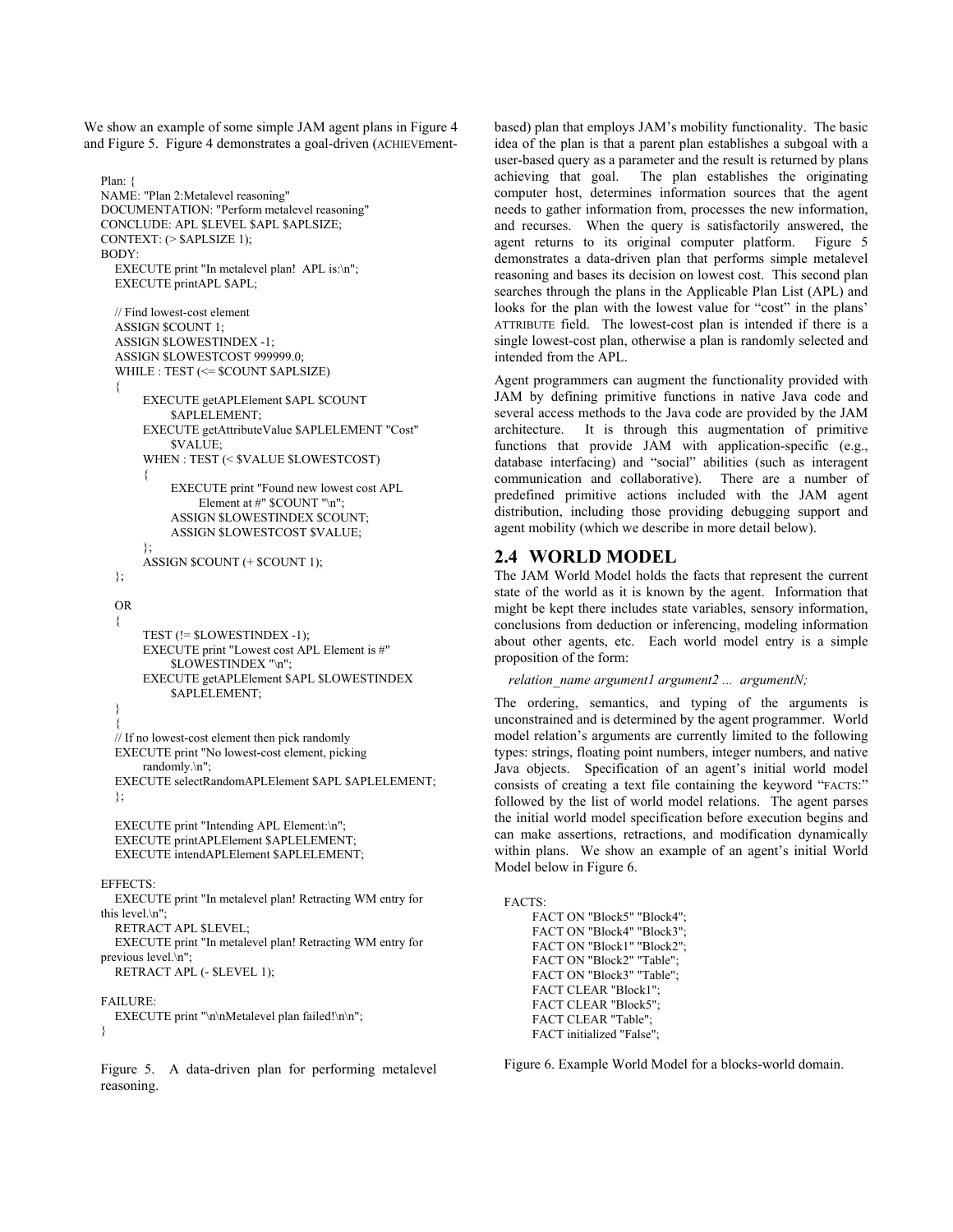# **2.5 OBSERVER**

The *observer* is an optional declarative procedure that the JAM interpreter executes between each action in a plan. The observer procedure itself is basically a plan with only the plan body and none of the other plan components and is specified in the form:

```
OBSERVER: { 
    [non-subgoaling procedure]
}
```
The observer represents an architectural hook which an agent programmer can use to implement capabilities that are more easily implemented outside of the scope of JAM's normal goal/plan-based reasoning. Examples of such capabilities might be to check a buffer of incoming messages to see if any new messages have arrived or to see if the agent's external vision processing component has buffered new images. We named this procedure "observer" because of its typical use in watching for asynchronous events. Because the observer procedure is executed very frequently, it should not be computationally intensive.

We show an example of an agent's Observer procedure below, in Figure 7. The procedure performs an initialization function upon startup and periodically checks for incoming messages from other agents and asserts any messages to the agents world model when received.

```
OBSERVER:
```

```
{ 
  RETRIEVE cycle_num $CYCLE_NUM; 
  UPDATE (cycle_num) (cycle_num (+ 1 $CYCLE_NUM));
  RETRIEVE lastTime $LASTTIME; 
  EXECUTE getTime $CURRENTTIME; 
  WHEN : TEST (== SCYCLE_NUM 0) \{EXECUTE perform_initialization;
  }; 
  WHEN : TEST (> (- $CURRENTTIME $LASTTIME) 5000) { 
    EXECUTE getMessages $MSGS $NUM_MSGS; 
    ASSIGN $MSG_NUM 1; 
    WHILE : TEST \bar{C} = $MSG_NUM $NUM_MSGS) {
      EXECUTE getMessage \overline{\$MSGS\ $MSG$} NUM $MSG;
      ASSERT new_message $MSG; 
      ASSIGN $MSG_NUM (+ 1 $MSG_NUM); 
    }; 
     UPDATE (lastTime) (lastTime $CURRENTTIME); 
  }; 
}
```
Figure 7. Example Observer procedure demonstrating using it for initialization and periodic checking for messages

Note that all of the functionality and behavior embedded into an observer procedure can be implemented in JAM's normal BDI paradigm (using goals and plans) to take advantage of the architectures powerful reasoning capabilities. For example, goals and plans can be written to determine the best time and manner in which to check for communication queues for new messages. It may not always be pragmatic to implement all activities using the BDI paradigm however and we have found that the observer paradigm is very useful.

# **3. JAM AGENT CHECKPOINTING and MOBILITY**

JAM agents facilitate building applications requiring mobility through the use of *checkpointing* capabilities. That is, we have implemented functionality for capturing the runtime state of a JAM agent in the middle of execution and functionality for subsequently restoring that captured state to its execution state. One use of this functionality is for periodically saving the agent's state so that it can be restored in case the agent fails unexpectedly. This facilitates building robust applications that can restart and recover from otherwise catastrophic termination. Another use of the checkpointing functionality is to implement agent mobility, where the agent creates a checkpoint and restores it to execution on a different computer. A third possible use of this functionality is to clone an agent by creating a checkpoint and restoring it to an execution state without terminating the original agent. In all cases, a simple Java class is provided with JAM that performs the basic restoration function. Extension of this restoration class to provide application-specific mobility policies and similar functionality can be made as needed.

We have simplified agent mobility by implementing an *agentGo* primitive function. This function allows an agent programmer to simply specify a target computer and port and, when the plan containing the function is executed, the agent will transfer to the other machine and terminate itself on the initial computer. On the destination machine, the JAM agent will resume execution, guided by its pre-existing goals and plans, from where it was suspended on the initial machine. Moving between computers therefore becomes transparent in the sense that such activity is not handled differently than any other activity. The example plan shown in Section 2.3 illustrates a plan using the agentGo primitive.

# **4. CONCLUSIONS AND FUTURE WORK**

We believe JAM represents the current leading edge in pragmatic BDI-theoretic intelligent agent architectures. JAM provides rich, expressive procedural representations, a wide range of useful goal semantics, metalevel reasoning, support for complex utilitytheoretic behavior, and agent mobility support while remaining true to its underlying BDI theoretics.

JAM does not represent a complete architecture yet, however, in that many architecturally integrated capabilities such as plan generation and learning do not yet exist. Towards the end of a JAM architecture that includes these capabilities, we are currently in the middle of adding generative planning functionality to the JAM interpreter, so that when JAM reaches an impasse (in Soar terminology), it can generate a plan from first principles (using a novel hybrid HTN and partial order planning algorithm) rather than relying solely upon the library of pre-programmed plans as most BDI architectures (e.g., PRS-CL and UMPRS). We have extended the JAM plan representation to include declarative representations for individual primitive actions and are implementing partial order planning algorithms based upon the new representations. "Social" abilities in the form of conversation management and FIPA-compliant language and protocol support have been added to JAM as an applicationspecific extension, but we have not yet decided upon whether such capabilities will become an integral part of JAM at any point or if such functionality will be provided as a supplemental package.